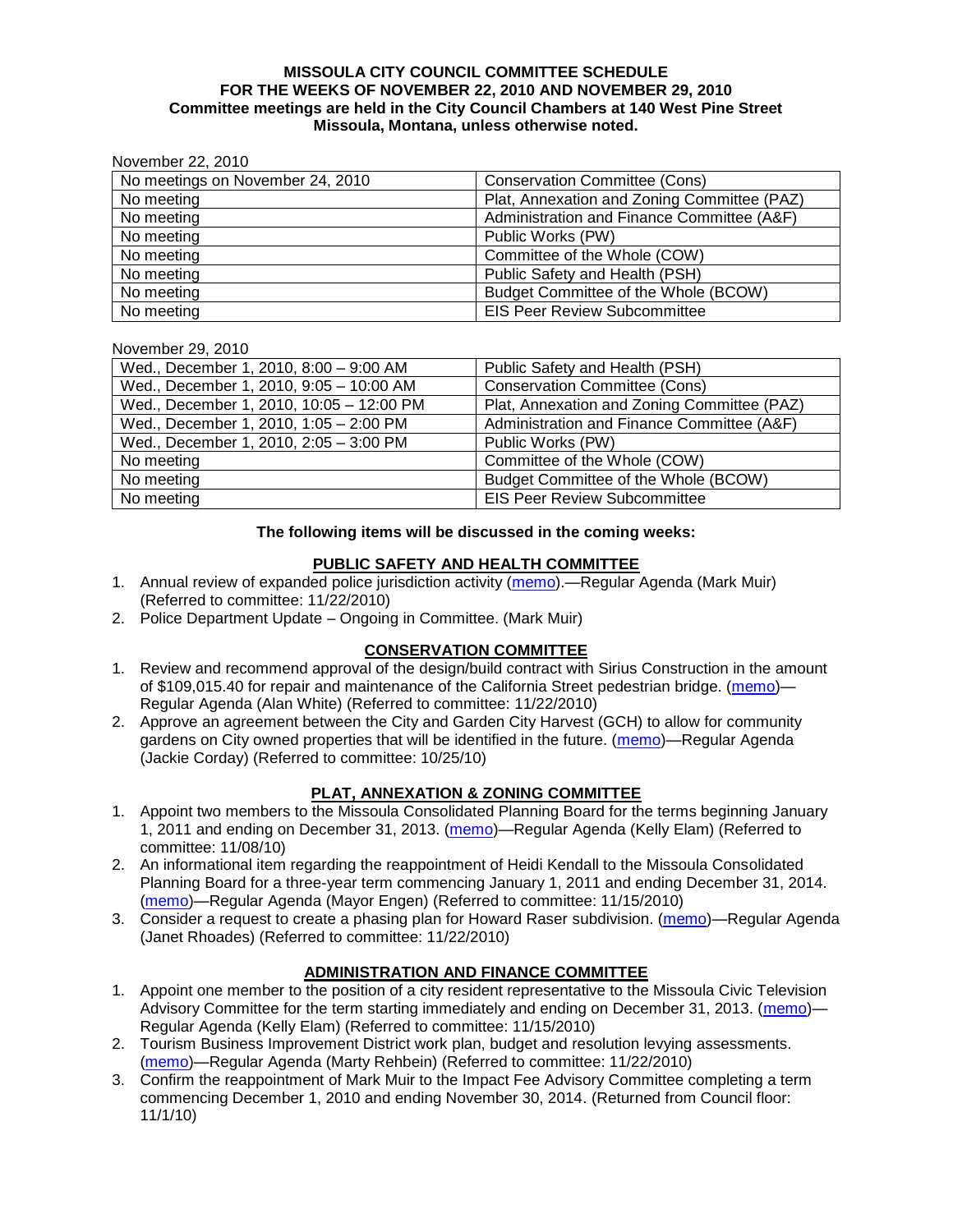## **PUBLIC WORKS COMMITTEE**

- 1. Award the purchase of one 2011 International 7600 truck with an Aquatech B15 combination vacuum truck and jetter unit. [\(memo\)](http://www.ci.missoula.mt.us/DocumentView.aspx?DID=5093)—Regular Agenda (Jack Stucky) (Referred to committee: 11/22/2010)
- 2. Use of \$60,000 allocated by FY2011 budget in Road District #1. [\(memo\)](http://www.ci.missoula.mt.us/DocumentView.aspx?DID=4589)—Regular Agenda (Ed Childers) (Referred to committee: 09/20/2010)

### \*\*\*\*\*\*\*\*\*\*\*\*\*\*\*\*\*\*\*\*\*\*\*\*\*\*\*\*\*\*\*\*\*\*\*

### **The following items have been referred to City Council committees, but the committees will not discuss them in the coming week:**

## **PUBLIC SAFETY AND HEALTH COMMITTEE**

- 1. Fire Department Update Ongoing in Committee (Mike Painter)
- 2. Health Department Update Ongoing in Committee. (Ellen Leahy)
- 3. An [ordinance](ftp://ftp.ci.missoula.mt.us/Packets/Council/2008/2008-12-15/2008CatOrdinanceAmendment%5B1%5D.pdf) amending Missoula Municipal Code Chapter 6.09 entitled "Missoula Cat Ordinance" section 6.09.010 through 6.09.090 to amend definitions, to limit the number of cats over the age of four months that a person, family, or household can harbor, keep, or maintain to five and to enact other general amendments. [\(PS&H\)](ftp://ftp.ci.missoula.mt.us/Packets/Council/2008/2008-12-15/081210psh.pdf) (Returned from Council floor: 01/12/09)
- 4. An [ordinance](ftp://ftp.ci.missoula.mt.us/Packets/Council/2008/2008-12-15/DogOrdinance--PSHrevisions.pdf) amending Missoula Municipal Code Title 6 entitled "Animals" generally amending Chapter 6.04 entitled "Animals Running at Large" and Chapter 6.08 entitled "Dogs and Pet Shops," increasing the fee when an animal is impounded and establishing a fee for a boarding kennel license. [\(PS&H\)](ftp://ftp.ci.missoula.mt.us/Packets/Council/2008/2008-12-15/081210psh.pdf) (Returned from Council floor: 01/12/09)
- 5. Review implementation of the Missoula Outdoor Lighting Ordinance [\(memo\)](http://www.ci.missoula.mt.us/DocumentView.aspx?DID=4420).—Regular Agenda (Dave Strohmaier) (Referred to committee: 08/09/10)
- 6. Review City-County animal control staffing needs for fiscal year 2012. [\(memo\)](http://www.ci.missoula.mt.us/DocumentView.aspx?DID=4620)—Regular Agenda (Dave Strohmaier) (Referred to committee: 09/27/2010)

## **CONSERVATION COMMITTEE**

- 1. Information on Trail Projects [\(memo\)](http://www.ci.missoula.mt.us/DocumentView.aspx?DID=4477).—Regular Agenda (Marilyn Marler) (Referred to committee: 08/23/2010)
- 2. Consider amending an ordinance to allow bow hunting on certain lands. [\(memo\)](http://www.ci.missoula.mt.us/DocumentView.aspx?DID=4846)—Regular Agenda (Jackie Corday) (Referred to committee: 10/25/10)
- 3. Discussion on the Knife River Gravel pit property. [\(memo\)](http://www.ci.missoula.mt.us/DocumentView.aspx?DID=4914)—Regular Agenda (Lyn Hellegaard) (Referred to committee: 11/08/10)
- 4. Budget update on aquatics. [\(memo\)](http://www.ci.missoula.mt.us/DocumentView.aspx?DID=4917)—Regular Agenda (Lyn Hellegaard) (Referred to committee: 11/08/10)
- 5. Reorganization of conservation lands advisory committees. [\(memo\)](http://www.ci.missoula.mt.us/DocumentView.aspx?DID=4957)—Regular Agenda (Marilyn Marler) (Referred to committee: 11/08/10)
- 6. Consider a new ordinance that will create a process and criteria for the naming of public parks, trails, open space, and recreation facilities. [\(memo\)](http://www.ci.missoula.mt.us/DocumentView.aspx?DID=4848)—Regular Agenda (Jackie Corday) (Referred to committee: 10/25/10)
- 7. Update from the Greenhouse Gas Conservation Energy Team. [\(memo\)](http://www.ci.missoula.mt.us/DocumentView.aspx?DID=4556)—Regular Agenda (Marilyn Marler) (Referred to committee: 09/13/10)

# **PLAT, ANNEXATION & ZONING COMMITTEE**

- 1. Annexation. (see separate list at City Clerk's Office for pending annexations) (Ongoing in Committee)
- 2. Update the Rattlesnake Valley Comprehensive Plan Amendment [\(memo\)](ftp://ftp.ci.missoula.mt.us/Packets/Council/2007/2007-04-02/Referrals/Rattlesnake_Plan_Update_referral.pdf).—Regular Agenda (Dave Strohmaier) (Referred to committee: 04/02/07)
- 3. Request to rezone the property legally described as Lot 3 of Scott Street Lots Subdivision, located in Section 16, T13N, R19W, P.M.M. form D (Industrial) to I-1 (Light Industrial), based on the finding of fact and conclusions of law. (PAZ [05/21/08\)](ftp://ftp.ci.missoula.mt.us/Packets/Council/2008/2008-06-02/080521paz.pdf) (Returned from Council floor: 6/2/08)
- 4. Review cost of planning documents available for public purchase. [\(memo\)](http://www.ci.missoula.mt.us/DocumentView.aspx?DID=4624)—Regular Agenda (Dave Strohmaier) (Referred to committee: 09/27/2010)
- 5. Ongoing discussion of City planning issues with members of the Planning Board.—Regular Agenda (Bob Jaffe) (Referred to committee: 3/20/06)
- 6. Consider a resolution of intention to annex City and UM properties located in the southeastern quadrant of the City and schedule a public hearing in accordance with Montana Code Annotated Part 44 government lands method of annexation. [\(memo\)](http://www.ci.missoula.mt.us/DocumentView.aspx?DID=4845)—Regular Agenda (Carla Krause) (Referred to committee: 10/25/10)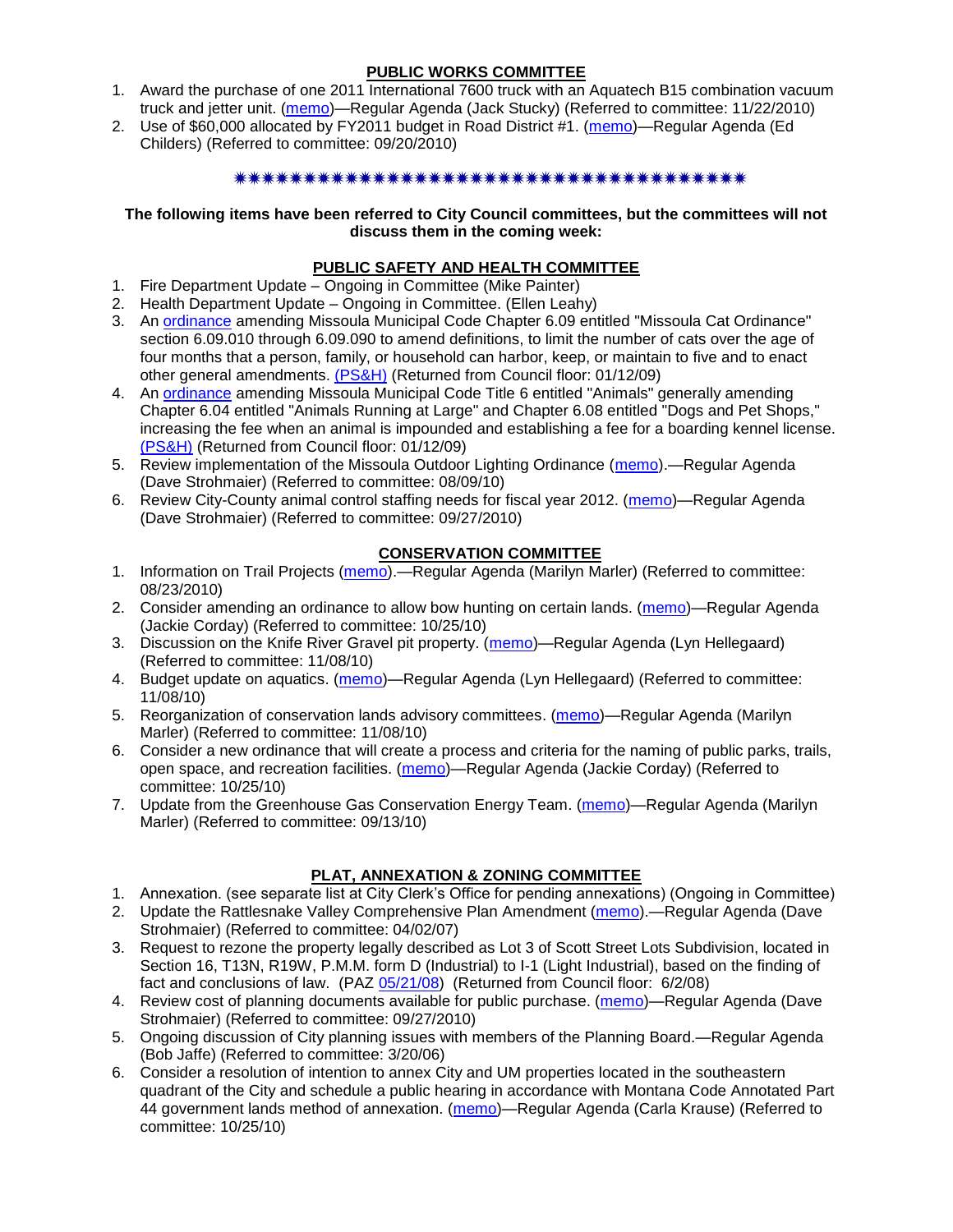- 7. Discuss Russell & 3<sup>rd</sup> land use and zoning visioning and update. [\(memo\)](http://www.ci.missoula.mt.us/DocumentView.aspx?DID=4864)—Regular Agenda (Bob Jaffe) (Referred to committee: 10/25/10)
- 8. Consider a request to rezone property at 620 Addison and 826 Kern. [\(memo\)](http://www.ci.missoula.mt.us/DocumentView.aspx?DID=5088)—Regular Agenda (Tim Worley) (Referred to committee: 11/22/10)

## **ADMINISTRATION AND FINANCE COMMITTEE**

- 4. Approve claims. (Ongoing) (Consent Agenda)
- 5. Approve journal vouchers. (Ongoing) (Consent Agenda)
- 6. Approve budget transfers. (Ongoing) (Consent Agenda)
- 7. An ordinance amending the municipal code as it relates to bike licensing. [\(A&F\)](ftp://ftp.ci.missoula.mt.us/Packets/Council/2008/2008-12-15/081210af.pdf) (Returned from council floor: 12/15/08)
- 8. Implications of establishing maintenance districts. [\(memo\)](ftp://ftp.ci.missoula.mt.us/Packets/Council/2009/2009-05-11/Referrals/MaintenanceDistricts.pdf) Regular Agenda (Bob Jaffe) (Referred to committee: 05/11/09)
- 9. Clarify position of council member who also serves on the board of a non-profit agency that has dealings with the city. [\(memo\)](http://www.ci.missoula.mt.us/DocumentView.aspx?DID=1840) – Regular Agenda (Ed Childers) (Referred to committee: 07/20/2009)
- 10. Review the FY 2011-15 capital improvement projects (CIP). [\(memo\)](http://www.ci.missoula.mt.us/DocumentView.aspx?DID=3522) Regular Agenda (Brentt Ramharter) (Referred to committee: 04/19/2010)
- 11. Amend Council rules to change the Council's regular meeting schedule to two meetings per month [\(memo\)](http://www.ci.missoula.mt.us/DocumentView.aspx?DID=4027).—Regular Agenda (Marty Rehbein) (Referred to committee: 06/07/10)
- 12. Discuss the disposition of surplus city property. [\(memo\)](http://www.ci.missoula.mt.us/DocumentView.aspx?DID=4862)—Regular Agenda (John Newman) (Referred to committee: 10/25/10)
- 13. Amend the FY 2010 budget to appropriate expenditures that were not identified in the original budget. [\(memo\)](http://www.ci.missoula.mt.us/DocumentView.aspx?DID=4883)—Regular Agenda (Brentt Ramharter) (Referred to committee: 11/01/2010)
- 14. Quarterly report by North Missoula Community Development Corporation. [\(memo\)](http://www.ci.missoula.mt.us/DocumentView.aspx?DID=4915) Regular Agenda (Lyn Hellegaard) (Referred to committee: 11/08/10)
- 15. Discuss outstanding third-party contracts. [\(memo\)](http://www.ci.missoula.mt.us/DocumentView.aspx?DID=4956)—Regular Agenda (Lyn Hellegaard) (Referred to committee: 11/08/10)

## **PUBLIC WORKS COMMITTEE**

- 1. Consider the sizes of grease interceptors for the restaurant industry [\(memo\)](ftp://ftp.ci.missoula.mt.us/Packets/Council/2008/2008-04-21/Referrals/Industrial_waste_restaurants.pdf).—Regular Agenda (Stacy Rye and Bob Jaffe) (Referred to committee: 04/21/08)
- 2. Review infrastructure conditions at the locations of serious and fatal traffic accidents: 2007-2009 [\(memo\)](http://www.ci.missoula.mt.us/DocumentView.aspx?DID=3031).—Regular Agenda (Jason Wiener) (Referred to committee: 01/25/10)
- 3. Resolution to restore vacated Inez Street at South 2<sup>nd</sup> Street to the public trust and public use, and vacate a public access easement that was a condition of the vacation [\(memo\)](http://www.ci.missoula.mt.us/DocumentView.aspx?DID=3573).—Regular Agenda (Carla Krause) (Referred to committee: 04/26/2010)
- 4. T4 America partner support [\(memo\)](http://www.ci.missoula.mt.us/DocumentView.aspx?DID=4452) Regular Agenda (Stacy Rye) (Referred to committee: 08/16/10)
- 5. Ordinance revising requirements relating to sewer connection on sale. [\(memo\)](http://www.ci.missoula.mt.us/DocumentView.aspx?DID=4746)—Regular Agenda (Jason Wiener) (Referred to committee 10/18/2010)
- 6. An [ordinance](http://www.ci.missoula.mt.us/DocumentView.aspx?DID=4348) amending Chapter 15.44 and renaming the chapter from "House Moving" to "Oversize" Loads and House Moving" to include oversize loads and update fees and regulations and an [emergency ordinance](http://www.ci.missoula.mt.us/DocumentView.aspx?DID=4409) amending Chapter 15.44 and renaming the chapter from "House Moving" to "Oversize Loads and House Moving" and amending Chapter 5.70 "House Moving" to include oversize loads and update fees and regulations, enacted as an emergency ordinance in order to have terms and conditions clearly established prior to the commencement of the Kearl Module Transportation project, which will move a large number of oversize loads through Missoula.(Committee Working Draft 10/13/2010) [\(Memo\)](http://www.ci.missoula.mt.us/DocumentView.aspx?DID=4362) [\(PW\)](http://www.ci.missoula.mt.us/Archive.aspx?ADID=2800)
- 7. Presentation from Public Works staff regarding proposed process for finding contractors and awarding bids for reconstruction of Russell Street. [\(memo\)](http://www.ci.missoula.mt.us/DocumentView.aspx?DID=5042)—Regular Agenda (Bob Jaffe) (Referred to committee: 11/15/2010)

# **COMMITTEE OF THE WHOLE**

- 1. Mayor's Update Ongoing in Committee. (Mayor Engen)
- 2. Updates from Council representatives on the Health Board, Community Forum, Transportation Policy Coordinating Committee, other boards and commissions as necessary. – (Ongoing in Committee)
- 3. Joint meeting of the Mayor, City Council and County Commission; a facilitated quarterly OPG review as directed in the [Interlocal Agreement](ftp://ftp.ci.missoula.mt.us/Documents/Mayor/OPG/Adopted-ILA-2005.pdf) (Agenda)—Ongoing (Mayor Engen)